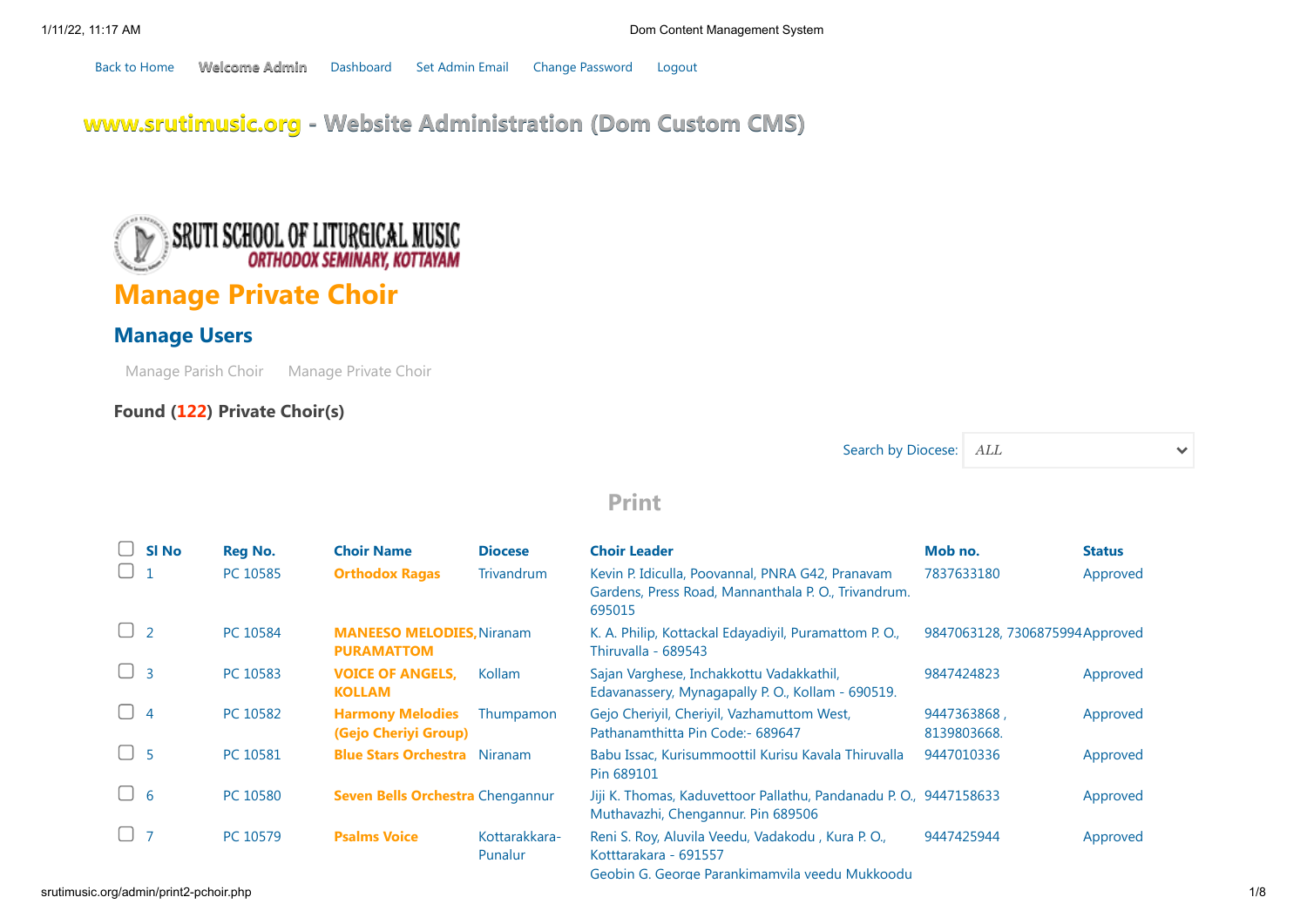| 1/11/22, 11:17 AM              |          |                                                                     |                                                                           | Dom Content Management System                                                                                                 |                                 |          |
|--------------------------------|----------|---------------------------------------------------------------------|---------------------------------------------------------------------------|-------------------------------------------------------------------------------------------------------------------------------|---------------------------------|----------|
| 8                              | PC 10577 | <b>Bethlehem Hymns &amp; Kollam</b><br><b>Melodies</b>              |                                                                           | P.O., Karippuram Kollam 691503 +919400178910,<br>+917902508910                                                                | +919400178910,<br>+917902508910 | Approved |
| $\Box$<br>$\overline{9}$       | PC 10576 | <b>ZION VOICE</b>                                                   | Mavelikara                                                                | SHIJO VARGHESE Kaleekkal Valiyakulangara p.o,<br>Mavelikara kerala. pin: 690104                                               | 9847980788                      | Approved |
| $\Box$<br>10                   | PC 10572 | <b>Gregorian Voice</b><br><b>Kakkavayal</b>                         | Malabar                                                                   | Jomon Varkey Kakkad P.O, Kakkavayal, Kozhikode,<br>673586                                                                     | 8592844858                      | Approved |
| $\Box$<br>11                   | PC 10569 | <b>ST GEORGE BEATS</b><br><b>ORCHESTRA</b><br><b>PATHANAMTHITTA</b> | Thumpamon                                                                 | REJOY SAM, KALEEKAL HOUSE OMALLOOR PO<br>PATHANAMTHITTA 689647                                                                | 9847571742                      | Approved |
| $\Box$<br>12                   | PC 10559 | <b>Gregorian beats</b><br>kundara                                   | Kollam                                                                    | ANI JOHN, Kanjirathum moottil thekkevila, puthen<br>veedu Arumurikkada kundara po Pin: 691501                                 | 9446356265                      | Approved |
| $\Box$<br>13                   | PC 10558 | <b>Shyno melodies</b><br>kallooppara                                | Niranam                                                                   | Mathulla Chako, Kuntharayil house Kallooppara P<br>O, Thiruvalla                                                              | 9447592617                      | Approved |
| 14                             | PC 10556 | <b>ST. Thomas Orchestra</b> Chengannur                              |                                                                           | Sudheesh Zachariah Koshy Edanattu Peedikayil,<br>Puthencavu P.O Chengannur - 698121                                           | 9656674842                      | Approved |
| $\Box$ 15                      | PC 10554 | <b>GUARDIAN ANGELS</b> Mavelikara                                   |                                                                           | TONY P PAPPACHAN, PALLITHEKKATHIL, SOUTH<br>MONKUZHY, PULLIKKANAKKU P.O, KAYAMKULAM,<br>PIN: 690537, PHONE: 9061631287        | 9061631287                      | Approved |
| $\Box$<br>16                   | PC 10550 | <b>TRINITY SINGERS</b>                                              | Kollam                                                                    | JAMES PADIPPURA PADIPPURA, NALLILA PO, KOLLAM, 9846555504<br>PIN 691515 9846555504                                            |                                 | Approved |
| $\Box$<br>17                   | PC 10549 | <b>Elavilayil</b><br>Melodies.Puthur.,<br>(EVM PUTHUR)              | Kollam                                                                    | Aby Philip, Elavilayil Nevins Dale Puthur<br>(PO)Kottarakara. 691507                                                          | 9539394334                      | Approved |
| $\Box$<br>18                   | PC 10546 | <b>Glorious Voice</b>                                               | Thumpamon                                                                 | Dr. Gloria Mathew George W/O Fr. Jeeson P Wilson<br>Palathumpattu (H), Thannithode po Pathanamthitta<br>Ph no:-8281985639     | 8281985639                      | Approved |
| $\blacksquare$<br>19           | PC 10537 | <b>Zeenai Choir Group</b><br><b>Edavattom</b>                       | Kollam                                                                    | Biju Abraham, Biju Bhavan, Edavattom, Vellimon P.O., 9633541289<br>Kundara                                                    |                                 | Approved |
| $\Box$<br>20                   | PC 10536 | <b>MGM VOICE OF</b><br><b>MELODY</b>                                | Niranam                                                                   | SAMSON SKARIAH KURUVILLA PARUVAKKATTU HOSE9447347706<br>KALOOPPARA P.O. THIRUVALLA-689583 Ph No-<br>8089947208                |                                 |          |
| 21                             | PC 10535 | <b>HALLEL ORCHESTRA Kollam</b>                                      |                                                                           | K S SIBIN CHOWALLOOR KUNNUVILA VEEDU<br>EDAKKIDOM PO CHOWALLOOR PIN 691505                                                    | 9946845168                      | Approved |
| 22                             | PC 10521 | <b>SB</b><br><b>CHOIR, VENNIKULAM</b>                               | Niranam                                                                   | Varughese Philip Kadamala Puthenparambil, House<br>Vennikulam P.O Vennikulam Pin:689544                                       | 9847180599                      |          |
| 23                             | PC 10518 | <b>Violin Melodies</b>                                              | Thumpamon                                                                 | Jobin Rajan Madathil House Mylapra PO<br>Pathanamthitta                                                                       | 8086424646                      | Approved |
| $\overline{\phantom{0}}$<br>24 | PC 10516 | <b>Christian Beats</b><br><b>Orchestra Choir</b><br><b>GROUP</b>    | Kottarakkara-<br>Punalur                                                  | BIBIN BABU, Thundil Puthen Veedu,<br>Thrikkannamangal, Kottarakara, Kollam Pin Code:<br>691506 Mobile: 9539085663, 9645390816 | 9539085663, 9645390816Approved  |          |
| 25                             | PC 10514 | <b>SERAPH VOICE</b>                                                 | Adoor-<br>$\mathbf{D}^{\prime}$ is all the set of the set of $\mathbf{D}$ | Sneha Elsa Eby, Puthen Parambil House, Pidavoor P.O., 8907998415<br><b>Nederly Committed, Inc., COOPOORAF</b>                 |                                 | Approved |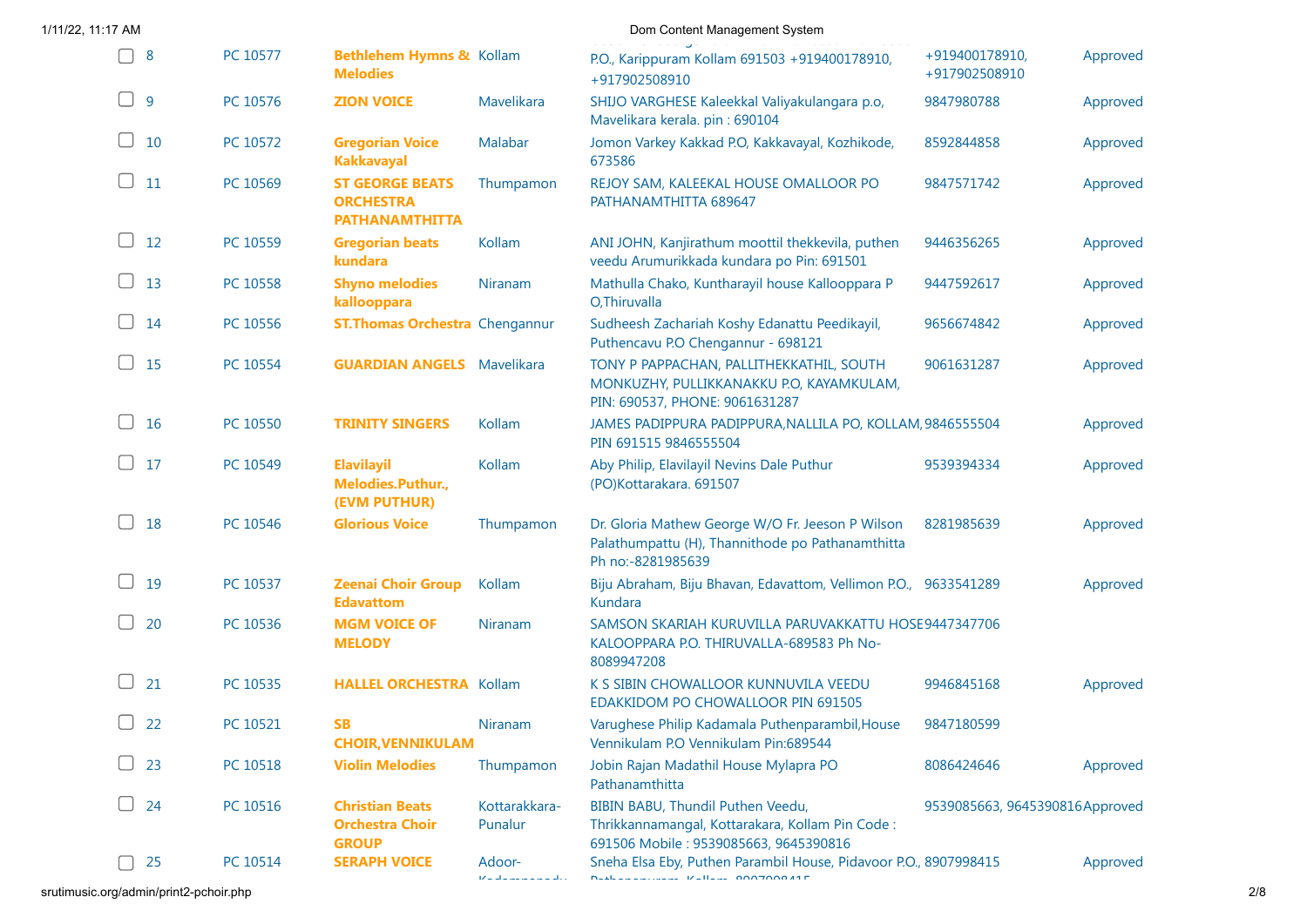| 1/11/22, 11:17 AM |          |                                             | Kadampanadu              | Dom Content Management System<br>Pathanapuram, Kollam, 8907998415                                                           |                                |          |
|-------------------|----------|---------------------------------------------|--------------------------|-----------------------------------------------------------------------------------------------------------------------------|--------------------------------|----------|
| 26<br>$\Box$      | PC 10511 | <b>RAHAME VOICE</b>                         | Kollam                   | Roji Ponnachan Thadavila veedu Nellimukku P.O<br>Madanthacode Kollam 691509                                                 | 9633139638                     | Approved |
| 27                | PC 10503 | <b>MGM ORCHESTRA</b><br><b>PAMPADY</b>      | Kottayam                 | Allen Alex Thykadavil (h) Pangada po Pampady<br>Kottayam                                                                    | 9447795395                     | Approved |
| 28                | PC 10501 | <b>Heavenly voice</b>                       | Kottayam                 | Tharun c Thomas, Nellimala h keechal puthuppally p.o 8156963842<br>kottayam 8156963842                                      |                                | Approved |
| 29                | PC 10498 | <b>Ephrem Melodies</b>                      | Thumpamon                | Florida Varghese Bezalel, Nariyapuram PO<br>Pathanamthitta Pin: 689513                                                      | 8547408987                     | Approved |
| 30<br>$\Box$      | PC 10492 | <b>Georgian Voice,</b><br><b>Mukhathala</b> | Kollam                   | Pallikizhakkathil Biju Bhavan Alumoodu PO<br>Mukhathala, Kollam 691577 Ph.9946397497                                        | 9946397497                     | Approved |
| $\Box$<br>31      | PC 10486 | <b>GREGORIAN VOICE</b>                      | Malabar                  | Cyril Ealiyas Chengamattathil (ho) marutha (po)<br>schoolinu 7510108360                                                     | 7510108360                     | Approved |
| 32                | PC 10482 | <b>Mar Aprem Hymns</b><br><b>Media</b>      | Chengannur               | Shinu.P.Varghese Mukkathayyathu House Kudassanad, 8301029301<br>Poozhikkadu Post 689515 Pandalam, Pathanamthitta,<br>Kerala |                                | Approved |
| 33                | PC 10481 | Jewel Voice,<br><b>Karavaloor. Anchal</b>   | Kottarakkara-<br>Punalur | Shibu P Baby Punnarra House Areeplachy P O Anchal 9526588206<br>Pin: 691 333 Mobile: 9526588206/8606777304.                 |                                | Approved |
| 34                | PC 10479 | <b>Samore Dhaloho</b>                       | <b>Kandanad West</b>     | Eldhose thambi Velamattathil kunnappilly Peruva po<br>686610 7012996127                                                     | 7012996127                     | Approved |
| 35<br>$\Box$      | PC 10474 | <b>Heavenly Harps</b>                       | Mavelikara               | Arun Baby Plamoottil House Thonackad PO<br>Chengannur                                                                       | +91 6238425626                 | Approved |
| 36                | PC 10463 | <b>SERAPHIMS</b>                            | Nilackal                 | Mathew P Thomas, Pulickal (H) Ranny 6282951866                                                                              | 6282951866                     | Approved |
| 37                | PC 10453 | <b>HEAVENLY SERAPHS</b>                     | Thumpamon                | SIBIL P KOSHY PULAYANTHUNDIL HOUSE<br>KAIPATTOOR P.O PATHANAMTHITTA 8921237557                                              | 8921237557                     |          |
| 38                | PC 10438 | <b>Cross Voice</b>                          | Trivandrum               | Abin K Thomas Divine, Parakodu Lane, PRA 25,<br>NALANCHIRA, 695015, +91 94478 24774                                         | 9447824774, 85471<br>33635     | Approved |
| 39                | PC 10428 | 3 in 1 Music                                |                          | Kottayam Central Ben Varghese Cherian Panickeruveedu S H Mount P.O 9496142311<br>Kottayam Kerala                            |                                | Approved |
| 40                | PC 10420 | <b>St Mary's Choir group Kottayam</b>       |                          | Shaji Ks Kuriannoor house Vattakkunnu P.O.,<br>Meenadom, Kottayam 686516 9446920624                                         | 9446920624                     | Approved |
| 41                | PC 10419 | J & J Orchestra,<br><b>Kundara</b>          | Kollam                   | Jithu M. Johnson D.M.T. House, Nedumpaikulam,<br>Kundara P.O., Kollam                                                       | 9496719925,<br>04742524049     | Approved |
| 42                | PC 10418 | Edhen Voice, Kundara Kollam                 |                          | Joy B S Vinod Bhavanam, Thrippilazhikom Kollam                                                                              | 8301030762, 9387953762Approved |          |
| 43                | PC 10416 | <b>Sahada Voice,</b><br><b>Thekkady</b>     | Idukki                   | Mini Babu, Parathanathu House, Kumily P O, Thekkady 9497157432                                                              |                                | Approved |
| 44                | PC 10412 | <b>Gospel Voice</b>                         | Kottarakkara-<br>Punalur | John G. Kurian, Paravila Veedu, Manjamonkala,<br>Punalur P.O., Punalur                                                      | 8606716076, 7994716076Approved |          |
| 45                | PC 10402 | <b>Gethsemena Voice</b>                     | Kottayam                 | Jinu K Cherian Pailithanathayamarakkottayil Velloor P 9961274182<br>O Pampady<br>Reshin Chacko Powath Shohu Cottane         |                                | Approved |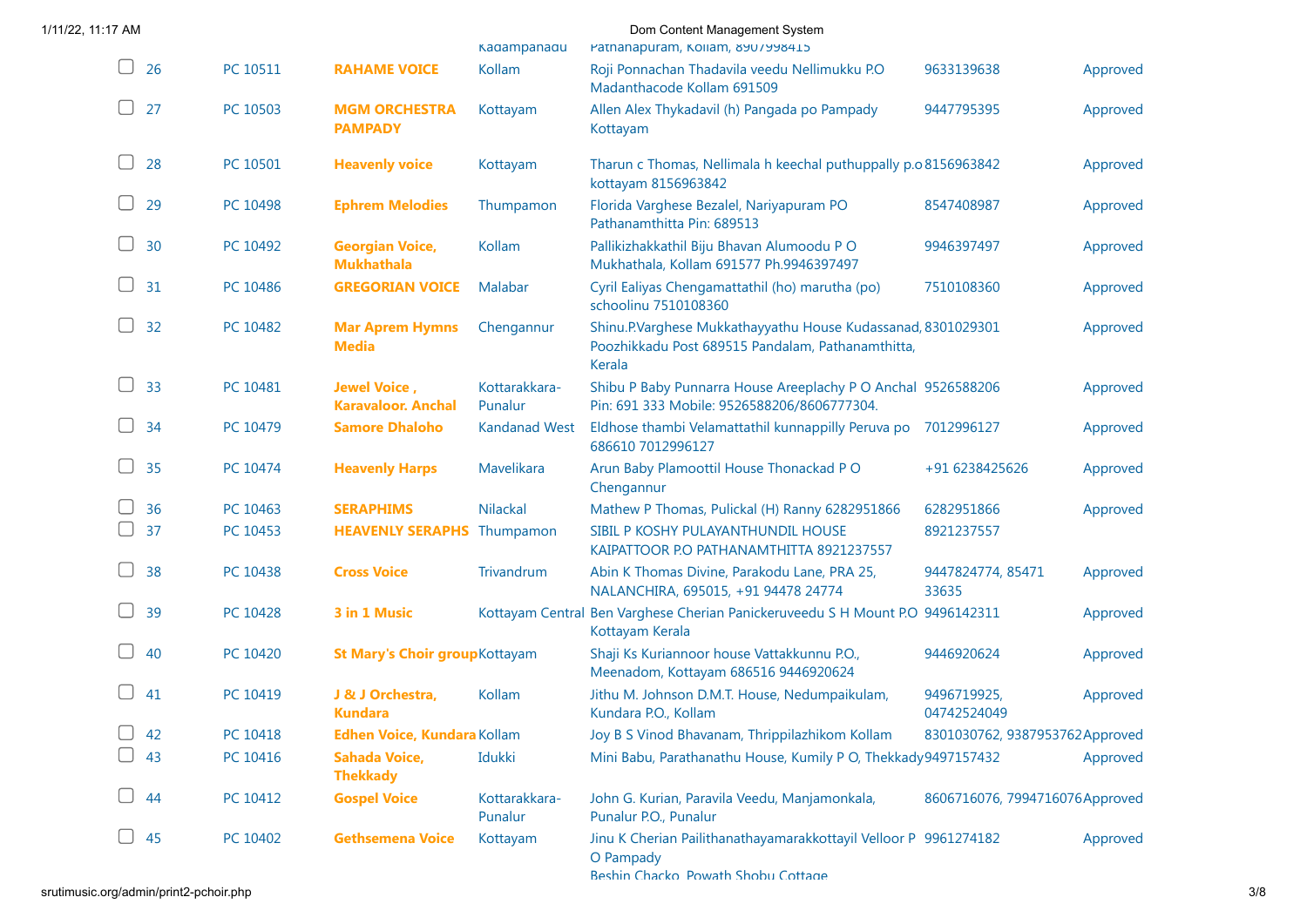| 46        | PC 10388 | <b>Sounds of Eden</b>                                              | Thumpamon                | positin chacko, romani showa conago,<br>Mundukottackal P O, Vettipuram,<br>Pathanamthitta, 689649.                           | 9995070711                             | Approved |
|-----------|----------|--------------------------------------------------------------------|--------------------------|------------------------------------------------------------------------------------------------------------------------------|----------------------------------------|----------|
| 47        | PC 10385 | MIRYAM ( മിര്യാം )<br>Orchestra,<br><b>ATHIKAYAM</b>               | Nilackal                 | RENI V GEORGE, ST: MARY'S HOME,<br>NARANAMMOOZHY P.O, KANNAMPALLY.<br><b>R.PERUNADU</b>                                      | 9744053529                             | Approved |
| 48        | PC 10382 | Swargeeyanadham<br><b>Orchestra</b>                                | Kottarakkara-<br>Punalur | Saji Abraham Kunnathu puthen<br>veedu, Thrikkannamangal Kottarakkara (po) kollam                                             | 9633602710                             | Approved |
| 49        | PC 10379 | <b>Singing Angels,</b><br>Pathanamthitta                           | Nilackal                 | Anil Varghese Thottumkal House Thekkumkal PO<br>Ayroor Thiruvalla - 689614                                                   | 9961254533                             | Approved |
| 50        | PC 10371 | <b>GOLDEN MUSIC</b>                                                | Mavelikara               | Biju.T. C., Chakkalapadeetathil Anjilipra<br>Thattarampalam P.O., Mavelikara 690103                                          | 9446832024                             | Approved |
| 51        | PC 10367 | <b>ST GEORGE VOICE</b><br><b>PUTHUPPALLY</b>                       | Kottayam                 | Jerry Jake Thomas Poovathummoottil House,<br>Puthuppally P. o Kottayam                                                       | 9645574853, 9048567326Approved         |          |
| 52        | PC 10362 | <b>ENIYONO VOICE</b>                                               | Malabar                  | SHAJI ULAHANNAN KURIAN KANJIRAMKUZHI(H)<br>KAMBLAKALLU PO MAMANKARA NILAMBUR<br>MALAPPURAM KERALA PIN:679333 PH:04931-287088 | 9895671335                             |          |
| 53        | PC 10356 | <b>Mariam Voice</b>                                                | Kottayam                 | Sunny C. A., Chettiyadathu (H), RPC. P. O. Varikkany,<br>Mundakayam.                                                         | 9495393659                             | Approved |
| 54        | PC 10353 | <b>Saint Thomas</b><br><b>Orchestral</b><br><b>Musics, Kollam.</b> | Kollam                   | SUNIL.T, KIZHAKKADATHU VEEDU, KODUVILA P.O.,<br>EAST KALLADA, KOLLAM (DIST)KERALA PIN 691502                                 | 9747465666                             | Approved |
| 55        | PC 10352 | <b>St.Paul's Melody,</b><br>Kollad P O, Kottayam.                  | Kottayam                 | Laju Kurian, Nellisseril House, Kollad P.O, Kottayam,<br>Pin: 686004.                                                        | $+91$ 95448 82580, +91<br>79940 62582. | Approved |
| 56        | PC 10347 | <b>Praise Melodies</b><br><b>Punalur</b>                           | Kottarakkara-<br>Punalur | Jiji Jacob Paravila veedu Chemmenthoor Punalur P.O                                                                           | 8943011970                             | Approved |
| 57        | PC 10338 | <b>HIS VOICE</b>                                                   | Cochin                   | MOMY ABRAHAM, 26/267, CHERUVATHUR HOUSE,<br>MYLIPADAM, THRISSUR - 680020, KERALA, INDIA                                      | 9847157006                             |          |
| 58        | PC 10337 | <b>Mar Abo Melodies</b>                                            | Kollam                   | Siju Mathew Vaidyan, Siju Bhavan, Kizhakkekara,<br>Thevalakkara P.O., Kollam                                                 | 9946160328                             | Approved |
| 59        | PC 10329 | <b>St. George Melodies</b><br><b>Chandanappally</b>                | Thumpamon                | Athin Sam Abraham Koppara House Chandanappally +919496806105<br>P.O, Pathanamthitta Pin: 689648                              |                                        | Approved |
| 60        | PC 10327 | <b>ANGEL</b><br><b>BEATS, PUTHOOR</b>                              | Kollam                   | JOBIN BABU THATTARUTHUNDIL ROSE BHAVAN<br>PUTHOOR PO PIN 691507                                                              | 9656602761                             | Approved |
| $\cup$ 61 | PC 10324 | <b>Trinity Voice</b>                                               | Kottayam                 | Boby Abraham, Chirappurathu Karanikulam House,<br>Sachivothamapuram.P.O, Kottayam - 32                                       | 9447294709                             | Approved |
| 62        | PC 10319 | <b>TABOR BEATS</b><br><b>ORCHESTRA</b>                             | Kollam                   | SUDHI M RAJAN MOONNUPURACKAL<br>PADINJATTAMMURI SOORANAD NORTH 690561                                                        | 9847817724                             | Approved |
| 63        | PC 10307 | <b>GLORIA</b>                                                      | Kottarakkara-<br>Punalur | SHEELA BABU VALIYAVEETTIL PPM P O PUNALUR                                                                                    | 9846045783                             | Approved |
| 64        | PC 10305 | <b>MICHAEL'S EUPHONYKandanad East</b>                              |                          | JIBI VARGHESE PAPPANAYIL SHANTHI BHAVAN (H)<br>MAMMALASSERY P.O, RAMAMANGALAM,                                               | 9447958742                             | Approved |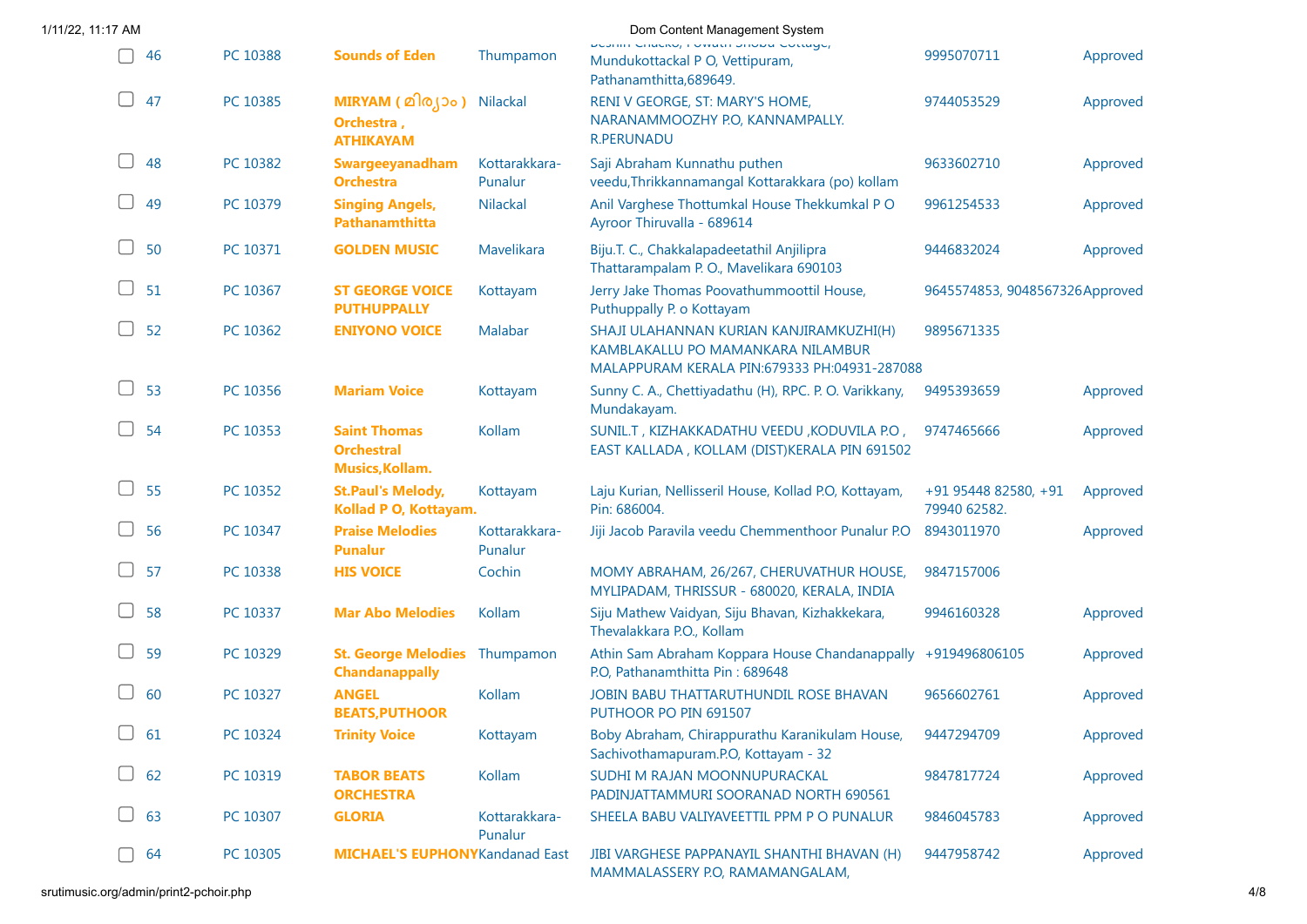| 1/11/22, 11:17 AM |  |  |
|-------------------|--|--|
|-------------------|--|--|

|              |          |                                                                |                          | 9447958742                                                                                                          |                                               |          |
|--------------|----------|----------------------------------------------------------------|--------------------------|---------------------------------------------------------------------------------------------------------------------|-----------------------------------------------|----------|
| $\Box$<br>65 | PC 10296 | <b>EDEN BEATS</b>                                              | <b>Sulthan Bathery</b>   | JOBY PAUL, ATTAKUNNEL (H), VEMOM P.O.,<br>ONDAYANGADY, MANANTHAVADY, WAYANAD                                        | 9496810857                                    | Approved |
| 66           | PC 10295 | <b>Vox Dei</b>                                                 | Mavelikara               | Saiju Samuel John, Arulalayam, Eravankara PO<br>Mavelikara                                                          | 9447783004                                    | Approved |
| 67           | PC 10282 | <b>Eben-Ezer</b>                                               | Thumpamon                | Bennet B John Kuttivadakkethil House,<br>Chandanappally P.O, Pathanamthitta 9544767265                              | 9544767265                                    |          |
| 68           | PC 10255 | <b>MGM VOICE</b><br><b>Orchestra -</b><br><b>Thottapuzha</b>   | Chengannur               | SINU THOMAS, KOCHUVIZHALIL HOUSE<br>ERAVIPEROOR P O THOTTAPUZHA THIRUVALLA<br>PATHANAMTHITTA                        | 9745476569                                    | Approved |
| $\Box$<br>69 | PC 10253 | <b>Santhom Divine VoiceAdoor-</b>                              | Kadampanadu              | Binu K. Puthenpurackal, Kadampanad North<br>9447711493                                                              | 9447711493                                    | Approved |
| 70           | PC 10251 | <b>Malabar Voice</b>                                           | <b>Sulthan Bathery</b>   | Jeemol P Varghese, Kunnummel (H), Charal P.O, Iritty, 9496168067<br>Kannur Dt. Pin - 670 706                        |                                               | Approved |
| 71           | PC 10248 | Zeenai Beats kundara Kollam                                    |                          | Gibu.P.J, Jose Bhavan , Punnamukku, Perumpuzha<br>P.O, kundara pin: 691504                                          | 9846168382,0474-<br>2581121                   | Approved |
| 72           | PC 10245 | THE HOLY VOICE<br><b>VAZHAKKUNNAM</b>                          | <b>Nilackal</b>          | RIJU PAUL VARUGHESE, Madathu-G G<br>Bhavan, Cherukole p o, Kozhencherry.                                            | 9447440111                                    | Approved |
| $\Box$<br>73 | PC 10237 | <b>GABRIEL BEATS</b><br><b>NALLILA KOLLAM</b>                  | Kollam                   | Tintu Thomas, Vilayil puthen veedu, Nallila po Nallila<br>Kollam pin:691515                                         | +918907277328                                 | Approved |
| 74           | PC 10235 | <b>Gospel Singers</b>                                          | Malabar                  | George Joseph, Chirayil House, Vadapuram PO,<br>Pulikkalody, Nilambur. Pin:676542 Ph: 9400157762                    | 9400157762                                    |          |
| 75           | PC 10234 | <b>BB Audios Christ</b><br><b>Melodies</b>                     | Adoor-<br>Kadampanadu    | Sunil PR, Plavila puthenveedu, Kadampanadu south.<br>Manampuzha po, Pathanamthitta . 691553                         | 9947751752, 9446850494Approved<br>,9446528271 |          |
| 76           | PC 10223 | <b>S.G.M VOICE</b>                                             | Kollam                   | ANIL MATHAI, Anil Bhavan, Thodiyoor North PO.,<br>Karunagappally, Kollam - 690523                                   | 9847240620                                    | Approved |
| 77           | PC 10217 | <b>Shalom Voice.</b><br><b>Ullannoor</b>                       | Chengannur               | Bini Solomon, Sankarathil Shalom Villa.<br>Ullannoor.PO.Kulanada. Mob.9446187464                                    | 9446187464                                    | Approved |
| 78           | PC 10207 | <b>Golden Voice</b><br><b>Thattarambalam</b>                   | Mavelikara               | Geogi Varghese, Venattu Thekkethil, Matto South,<br>Thattarambalam P O, Mavelikkara                                 | 9447452633                                    | Approved |
| 79           | PC 10206 | <b>SANKEERTHANAM</b><br><b>ORCHESTRA</b><br><b>KUNDARA</b>     | Kollam                   | Y JOSE, PLAMOOTTIL PUTHEN VEEDU PALLIMUKKU,<br><b>KUNDARA</b>                                                       | 9447244494                                    | Approved |
| 80           | PC 10199 | <b>Heavenly Voice</b><br><b>Puthur</b>                         | Kollam                   | Roy Puthur Heavenly Home,<br>karikkal, karimpinpuzha.p.o Puthur kollam, Pin 691507 9539032259<br>mobile: 9048210439 | 9048210439                                    | Approved |
| 81           | PC 10195 | <b>VACHANAM</b><br><b>ORCHESTRA</b>                            | Kottarakkara-<br>Punalur | JIJO VARGHESE Jijo Bhavan. Nellikunnam. P.O<br>Kottarakkara. Phone. .9744102267                                     | 9744102267                                    | Approved |
| 82           | PC 10183 | <b>CHRIST MEDIA</b><br><b>CHOIR GROUP</b><br><b>ΡΔΡΙΙΜΑΙ Δ</b> | <b>Niranam</b>           | JISHA SAM, KURISHUMMOOTTIL HOUSE PARUMALA, 9605103457<br>9605103457                                                 |                                               | Approved |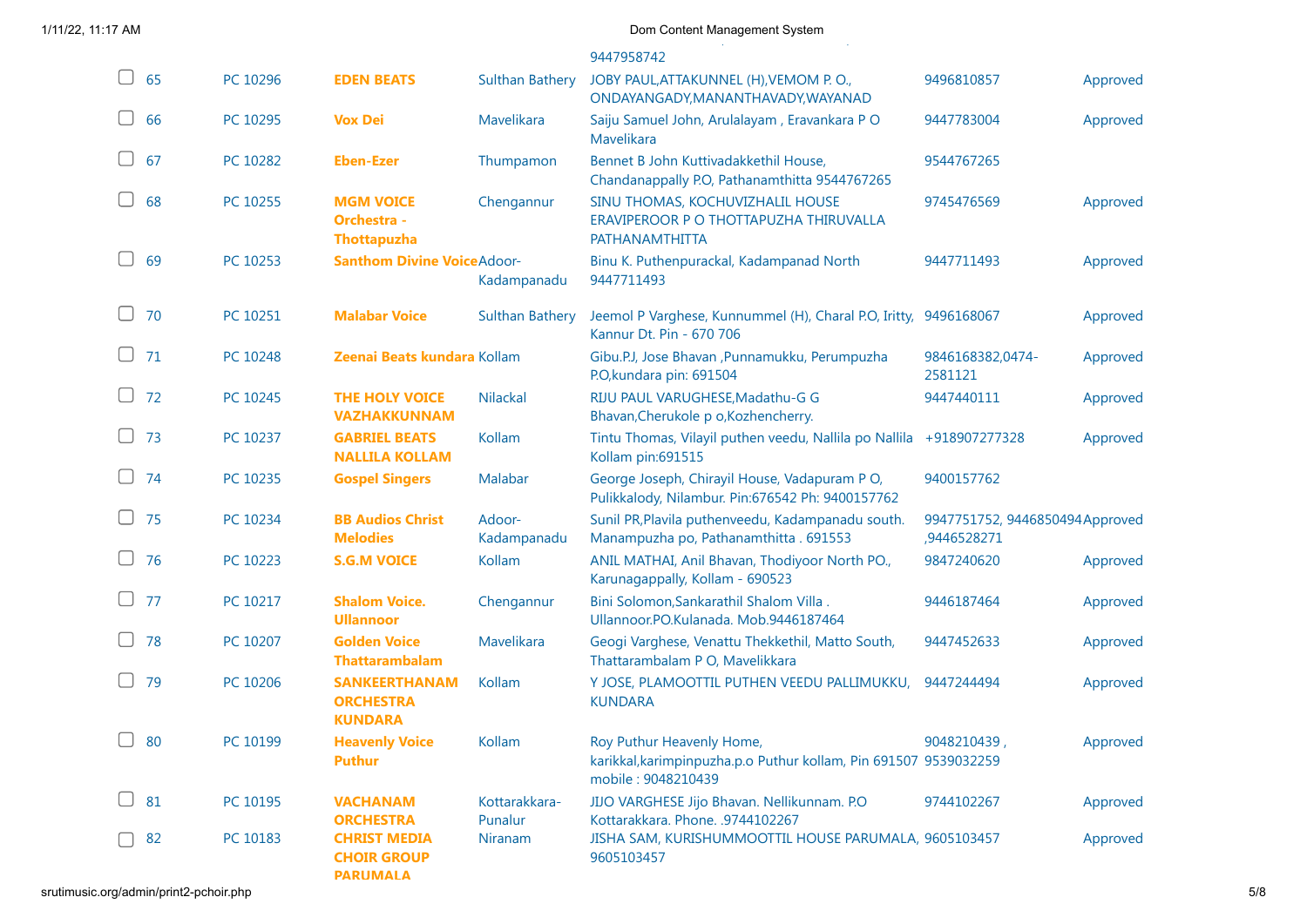|               |          | i misyonaan                                               |                       |                                                                                                                     |                             |          |
|---------------|----------|-----------------------------------------------------------|-----------------------|---------------------------------------------------------------------------------------------------------------------|-----------------------------|----------|
| 83<br>U       | PC 10177 | <b>St. Johns Orchestra</b><br><b>Thuvayoor</b>            | Adoor-<br>Kadampanadu | Shibin Paul Varghese Shine Villa, Thuvayoor South P.O, 8111919244, 9447370744Approved<br>Kadampanad, ADOOR- 691 552 |                             |          |
| $\Box$<br>84  | PC 10172 | seraphs                                                   | Cochin                | Eldho T P Thekkumchery (H), Kannara. P.O, Alppara,<br><b>Thrissur</b>                                               | 9847309404                  | Approved |
| 85            | PC 10171 | <b>Divine Singers</b>                                     | Adoor-<br>Kadampanadu | Santhosh M. Sam, Mukaluvilayil Elangamangalam<br>Enathu PO Pathanamathitt                                           | 9846028533                  | Approved |
| U<br>86       | PC 10155 | <b>Divine Orthodox</b><br><b>Singers Puthuppally</b>      | Kottayam              | DENNY IPE, THEKKEKARA HOUSE, MEENADOM P.O.<br>KOTTAYAM - 686516. PH:9961192211                                      | 9961192211                  | Approved |
| U<br>87       | PC 10150 | <b>CR Orchestra Kollad.</b> Kottayam                      |                       | Roy Cherian, Chathanattu Puthenpurackal House,<br>Kollad P. O, Kottayam, Pin: 686004. 94472 81164.                  | 94472 81164 Roy<br>Cherian. | Approved |
| U<br>88       | PC 10131 | <b>ST.STEPHENS</b><br><b>KUDASSANAD</b>                   | Chengannur            | Santhosh Daniel Mettil House Kurampala South PO<br>Pandalam                                                         | 9447117084                  | Approved |
| 89            | PC 10125 | <b>TALENT ORCHESTRA, Thumpamon</b><br>Pathanamthitta      |                       | Manoj Mathew Sam, Kunnilputhen<br>veedu, melevettipuram, Mundukottackal<br>P.O., Pathanamthitta, Pin:689649         | 9961324375                  | Approved |
| U<br>90       | PC 10121 | <b>SERAPHIM MELODIES</b> Chengannur<br><b>ARATTUPUZHA</b> |                       | Shiju Kurian Kadavana Thekethil (H) Arattupuzha P O +91 97449 97187<br>Chengannur 689123 +91 97449 97187            |                             | Approved |
| U<br>91       | PC 10120 | <b>GLORY VOICE</b>                                        | Mavelikara            | THOMAS GEORGE THYTHARAYIL NEENDOOR<br>PALIPPAD 9656037642                                                           | 9947558196                  | Approved |
| U<br>92       | PC 10119 | <b>ANGEL VOICE</b>                                        | Mavelikara            | BAIJU BABU, BAIJU BHAVANAM,<br>CHERUKUNNAM, KURATHIKAD P.O, MAVELIKARA                                              | 9947576061                  |          |
| U<br>93       | PC 10117 | <b>Heavenly Voice</b><br><b>Vakathanam</b>                | Kottayam              | Prince Kuruvilla, Mylakattu House, Vakathanam PO,<br><b>KTM</b>                                                     | 9744776904                  | Approved |
| $\Box$<br>94  | PC 10116 | Kripa Gospel Singers Mavelikara                           |                       | Shibu Joy Kripa Villa, Punnamoodu, Mavelikara.<br>690101 8281523390                                                 | 8281523390                  | Approved |
| 95<br>$\Box$  | PC 10111 | <b>Seraphim</b>                                           | Chengannur            | Sam Abraham Pazhayadathu Padinjarethil,<br>Mundancavu, Chengannur P.O 689121 0479-2458411                           | 9846598306                  | Approved |
| 96            | PC 10108 | <b>Selah Voice</b>                                        | Kottayam              | Biju Ulahannan, Vattakkunnel House, Kooroppada P O 9605600175<br>Kottayam                                           |                             | Approved |
| $\Box$<br>97  | PC 10105 | <b>ST GEORGE VOICE</b><br><b>THEKKADY</b>                 | Idukki                | Suma George, Pattalil House, Springvalley P O, Kumily 6238266322<br>685509 MOBILE 6238266322                        |                             | Approved |
| 98            | PC 10082 | <b>Heavenly</b><br><b>Voice, Thumpamon</b>                | Thumpamon             | Sini Shaji Karakkattu Vilayil Attachakkal P.O<br>Konni, Pathanamthitta                                              | 9539772143                  | Approved |
| 99            | PC 10075 | <b>MGM VOICE OF</b><br><b>MELODY</b>                      | Niranam               | SAJAN S.KURUVILA V.P BUNGLOW HOUSE.<br>PARUMALA P.O THIRUVALLA,<br>PATHANAMTHITTA, KERALA Ph: 9947736691            | 09947736691                 | Approved |
| U<br>100      | PC 10071 | <b>Christian Voice</b>                                    | Niranam               | Elizabeth Mathai, Karikkottu Malayampallil,<br>Valanjavattom East P O, Thiruvalla                                   | 9496807315                  | Approved |
| $\cup$<br>101 | PC 10069 | <b>Snehadhara</b>                                         | Mavelikara            | Philip J Kadavil, Kadavil Puthiyaveedu, Puthiyacavu P<br>O, Mavelikkara                                             | 09447093177                 | Approved |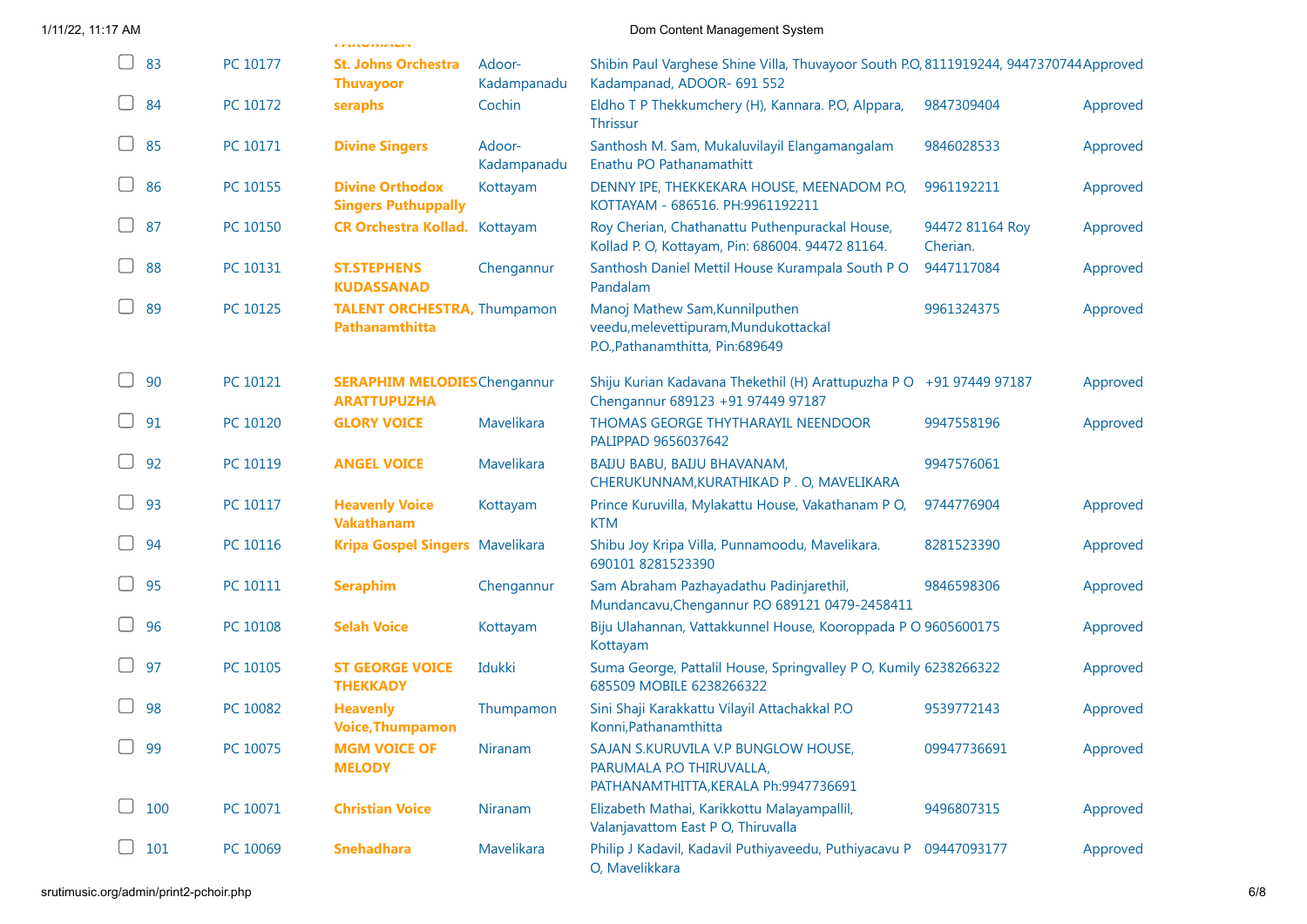| 1/11/22, 11:17 AM |          | Dom Content Management System                                          |                       |                                                                                                                                   |                                              |          |  |  |
|-------------------|----------|------------------------------------------------------------------------|-----------------------|-----------------------------------------------------------------------------------------------------------------------------------|----------------------------------------------|----------|--|--|
| 102               | PC 10068 | <b>St. Mary's Choir</b>                                                | Kottayam              | Mathew.K. Ipe, Kuzhiyathu(h), Pathamuttom.P.O,,<br>Kottayam                                                                       | 09447724396                                  | Approved |  |  |
| U<br>103          | PC 10065 | <b>Divine Melodies</b><br>palarivattom                                 | Cochin                | A. G. Avarachen, Areeckal, Kaloor, Kochi                                                                                          | 9447816232,9847734140 Approved               |          |  |  |
| $\cup$<br>104     | PC 10063 | <b>SRUTHILAYA</b><br><b>ORCHESTRA</b>                                  | Cochin                | Reji Thomas , Vizhahalayil H 307, Sreyas Nagar Eroor P. 9446867405<br>O., Pin 682306                                              |                                              | Approved |  |  |
| U<br>105          | PC 10061 | <b>ST THOMASVOICE</b><br><b>KUGIRIPETTY</b>                            | Idukki                | Biju.K.Abraham,Kattumattathil,Chakkupallam,685509. 9447132426<br>8606383626                                                       |                                              | Approved |  |  |
| 106               | PC 10058 | <b>Anugraha voice</b><br>koodal                                        | Adoor-<br>Kadampanadu | Vinod V.M. vettimoottil House, Koodal 9946477373                                                                                  | 9946477373                                   | Approved |  |  |
| $\Box$<br>107     | PC 10056 | <b>CHRIST VOICE</b>                                                    | Thumpamon             | Prasad Mathew, PLAVUNILKUNNATHIL, PRAKKANAM 9447561594<br>P O, PATHANAMTHITTA                                                     |                                              | Approved |  |  |
| $\Box$<br>108     | PC 10048 | <b>Gloria Voice</b><br><b>Meenadom</b>                                 | Kottayam              | Thomas Abraham, Ambattu House, Vattakkunnu P O, 9495446157<br>Meenadom, Kottayam                                                  |                                              | Approved |  |  |
| 109               | PC 10047 | <b>Syrian Beats</b>                                                    | Mavelikara            | Anu Alex, Kiliyilethu House, Bank Road, Kayamkulam 9633792791                                                                     |                                              | Approved |  |  |
| 110               | PC 10044 | <b>EDAN BEATS</b>                                                      | Trivandrum            | SHIBU GEORGE, AVIYOTTU JEBIN COTTAGE<br><b>KARUKONE P O ANCHAL</b>                                                                | 9961043168, 9447453811Approved               |          |  |  |
| $\Box$<br>111     | PC 10036 | <b>KRIPA</b><br><b>SINGERS, KOTHALA</b>                                | Kottayam              | ARUN ZACHARIA PULLOLICKAL(H) KOTHALA PO<br>PAMPADY, 686502                                                                        | 09447118699                                  | Approved |  |  |
| $\Box$<br>112     | PC 10031 | C.M.Orchestra,<br>Thumpamon,<br><b>Pandalam</b>                        | Thumpamon             | Lijan Varkey David, Mampilalil House<br>Thumpamon.P.O., Pandalam, PTA Dist: 689502.                                               | 9447562946, 9496327117Approved<br>(whatsapp) |          |  |  |
| $\Box$<br>113     | PC 10021 | <b>B'ADON SAFRO</b>                                                    | Niranam               | Varghese Abraham Iju, Parackal, Perumpettimon.<br>Anickadu. Mallappally.                                                          | 9447592821                                   | Approved |  |  |
| $\Box$<br>114     | PC 10020 | <b>ST. GEORGE CHOIR</b><br><b>KUZHIMATTOM</b>                          | Kottayam              | BABU P. ABRAHAM, Pattasseril House, Kuzhimattom P 9496800782<br>O, Kottayam                                                       |                                              | Approved |  |  |
| $\Box$<br>115     | PC 10019 | <b>Voice of Trinity</b><br><b>Kurichy</b>                              | Kottayam              | Santhosh Chacko Abraham, Puthenpurackal<br>Chingavanam P O Kottayam                                                               | 9446759718                                   | Approved |  |  |
| $\Box$<br>116     | PC 10016 | <b>St.Thomas choir,</b><br><b>South Pampady</b>                        | Kottayam              | T.M.Mathew, Mattel Tharakkunnu House, Pampady<br>P.O., Kottayam Pin- 686502 Phone 0481-2508545                                    | 9446069593                                   | Approved |  |  |
| □<br>117          | PC 10013 | <b>Shlomo Beats</b>                                                    | Trivandrum            | Subodh George, Betheal Bunglow, Kannamkodu,<br>Karukone P.O., Anchal, Kollam (dist.) 691306 Mob.:<br>8281266247, Ph: 0475-2273247 | 8281266247                                   | Approved |  |  |
| 118               | PC 10012 | <b>St. George Voice</b>                                                | Idukki                | Thomas K V, Kothappallil House, Nettithozhu P O,<br>Kochera - 685551, mob: 9495604809                                             | 9495604809                                   | Approved |  |  |
| $\Box$<br>119     | PC 10009 | <b>ARADHANA MUSICS Kottayam</b><br>, VAKATHANAM,<br><b>KOTTAYAM</b>    |                       | ANU PAUL, Puthenpurackal House, Puthenchantha P 9447807849<br>O, Vakathanam                                                       |                                              | Approved |  |  |
| U<br>120          | PC 10005 | <b>St.Mary's</b><br><b>Choir, Mallassery</b><br><b>Touching Heart,</b> | Thumpamon             | C.S John Edathundil House Mallassery P.O<br>Pathanamthitta 0468-2335690<br>MATHEW KURIAN, KUNNUMPURATHU,                          | 9447861435                                   | Approved |  |  |